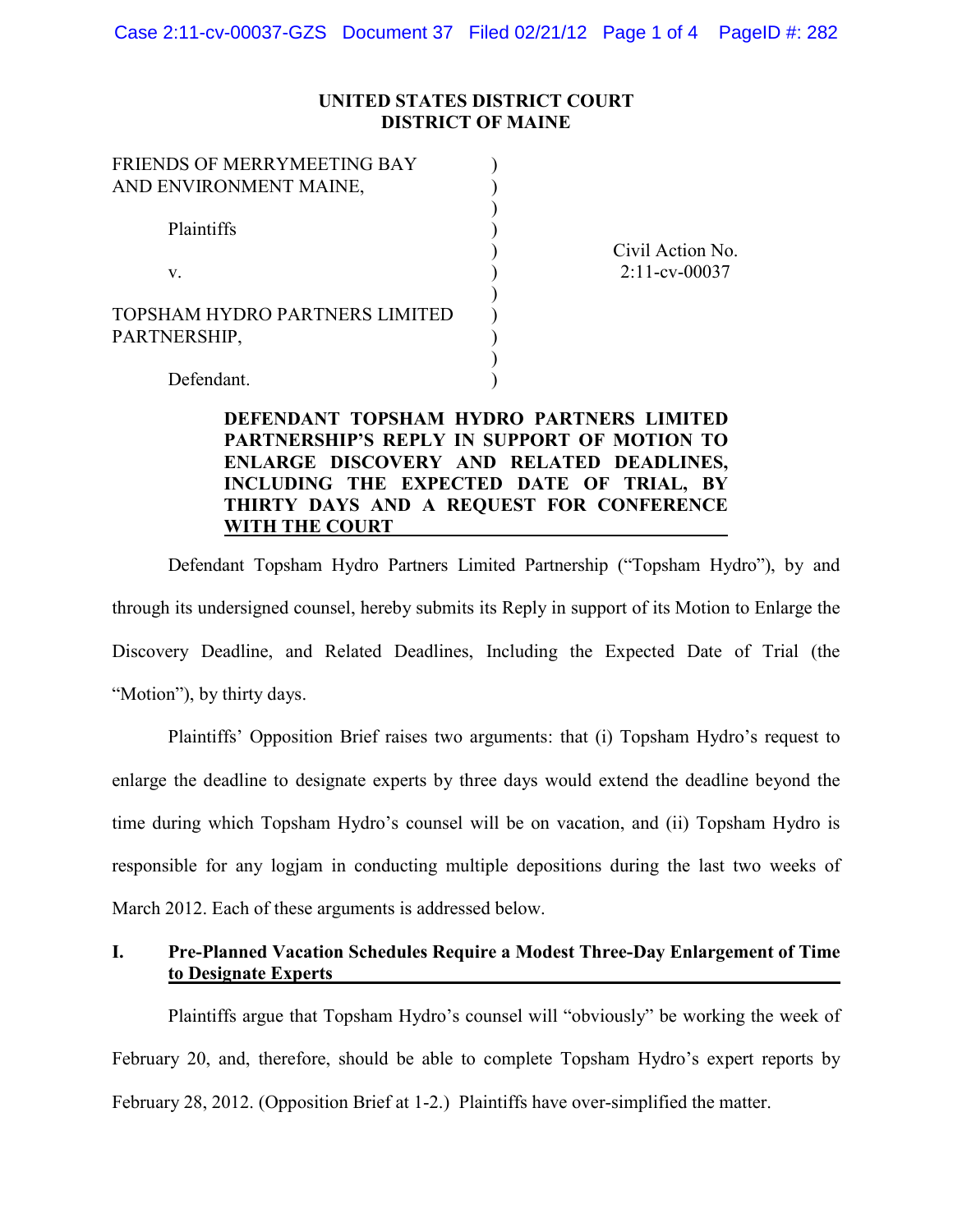#### Case 2:11-cv-00037-GZS Document 37 Filed 02/21/12 Page 2 of 4 PageID #: 283

February 20, 2012 was a federal holiday; the remainder of the week is "school vacation" week in Maine. Lead counsel for Topsham Hydro will be away on a pre-planned vacation from February 22-26, 2012. Co-counsel for Topsham Hydro will be away on a pre-planned vacation day on February 24, 2012. Complicating matters is the fact that counsel has to attempt to coordinate work on expert reports with multiple individuals, some of whom also are on vacation during this week.

Topsham Hydro is not seeking an unreasonable extension of time. It is merely seeking a three-day enlargement of time beyond what Plaintiffs have agreed to already to account for the logistical complications created by vacation schedules. Granting that enlargement of time will cause Plaintiffs no prejudice.

## **II. Topsham Hydro Has Not Caused a Logjam in Discovery**

Plaintiffs claim that Topsham Hydro has created difficulties in meeting the current discovery deadline by "hanging back and not scheduling depositions." (Opposition Brief at 2.) This simply is not true.

Topsham Hydro has not yet scheduled depositions of Plaintiffs' witnesses for reasons that were beyond Topsham Hydro's control. Topsham Hydro did not receive Plaintiffs' document production in a usable format until February 13, 2012. It is not unreasonable for Topsham Hydro to refrain from conducting depositions until it has had an opportunity to review these documents. That many of Plaintiffs' documents proved to be within the public domain is unavailing – Topsham Hydro did not know what documents Plaintiffs had, or did not have, until those documents were produced.<sup>1</sup> Furthermore, it is not unreasonable to expect that Topsham Hydro

 <sup>1</sup> Plaintiffs' argument that Topsham Hydro was, or could have been, "fully aware" of the contents of documents held by Topsham Hydro's consultant, HDR, is another red herring. As outlined in Topsham Hydro's Motion, HDR produced approximately 18,546 pages of hard copy documents, and approximately 9,000 e-mails to Plaintiffs. At least in the case of the hard copies, this production was selected by Plaintiffs from larger files that were made available to Plaintiffs. It was not unreasonable for Topsham Hydro to wait to see which documents would be selected by Plaintiffs for production to do a substantive review of the HDR documents, rather than inefficiently conducting a substantive review of a larger file containing documents that seemingly will have no bearing on the case.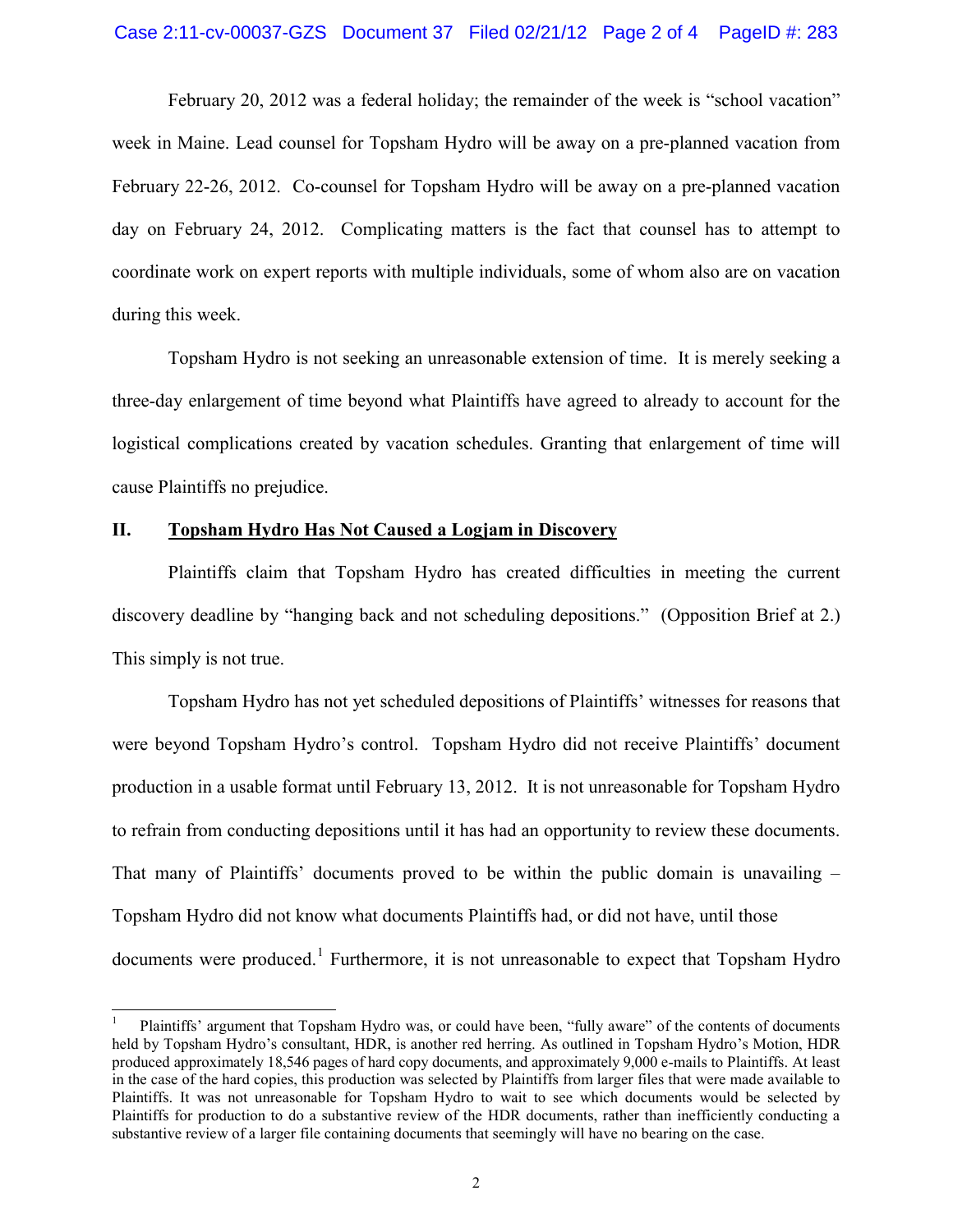would not schedule depositions of Plaintiffs' experts until Plaintiffs' expert reports have been fully vetted by Topsham Hydro's own consultants.

Plaintiffs' Opposition Brief ignores that the Court's February 9, 2012 Order requires that the depositions of Plaintiffs witnesses be consolidated in all of the FOMB Dam Cases. Pursuant to the Order, counsel for the parties must confer regarding procedures for conducting consolidated depositions before they can even discuss scheduling the depositions. This is a very recent development that had nothing to do with Topsham Hydro's tactics.

Topsham Hydro is seeking a mere thirty-day enlargement of deadlines. This is a modest request given the facts outlined above, and in Topsham Hydro's Motion. Altering the pre-trial and trial deadlines by thirty days will enable the parties to overcome scheduling difficulties that were not of Topsham Hydro's making, and will cause no prejudice to Plaintiffs. Nor, contrary to Plaintiffs' suggestion, is the survival of the Atlantic Salmon species dependent on the Court conducting a trial in July 2012 instead of August 2012.

### **Conclusion**

For the reasons described above, Defendant Topsham Hydro Group respectfully requests that the Court enlarge the pre-trial deadlines, and the expected date of trial as outlined in its Motion.

Dated: February 21, 2012 Respectfully submitted,

/s/ Theodore A. Small

Paul McDonald Theodore A. Small

Bernstein Shur 100 Middle Street; PO Box 9729 Portland, ME 04104-5029 207-774-1200

Attorneys for Defendant Topsham Hydro Partners Limited Partnership